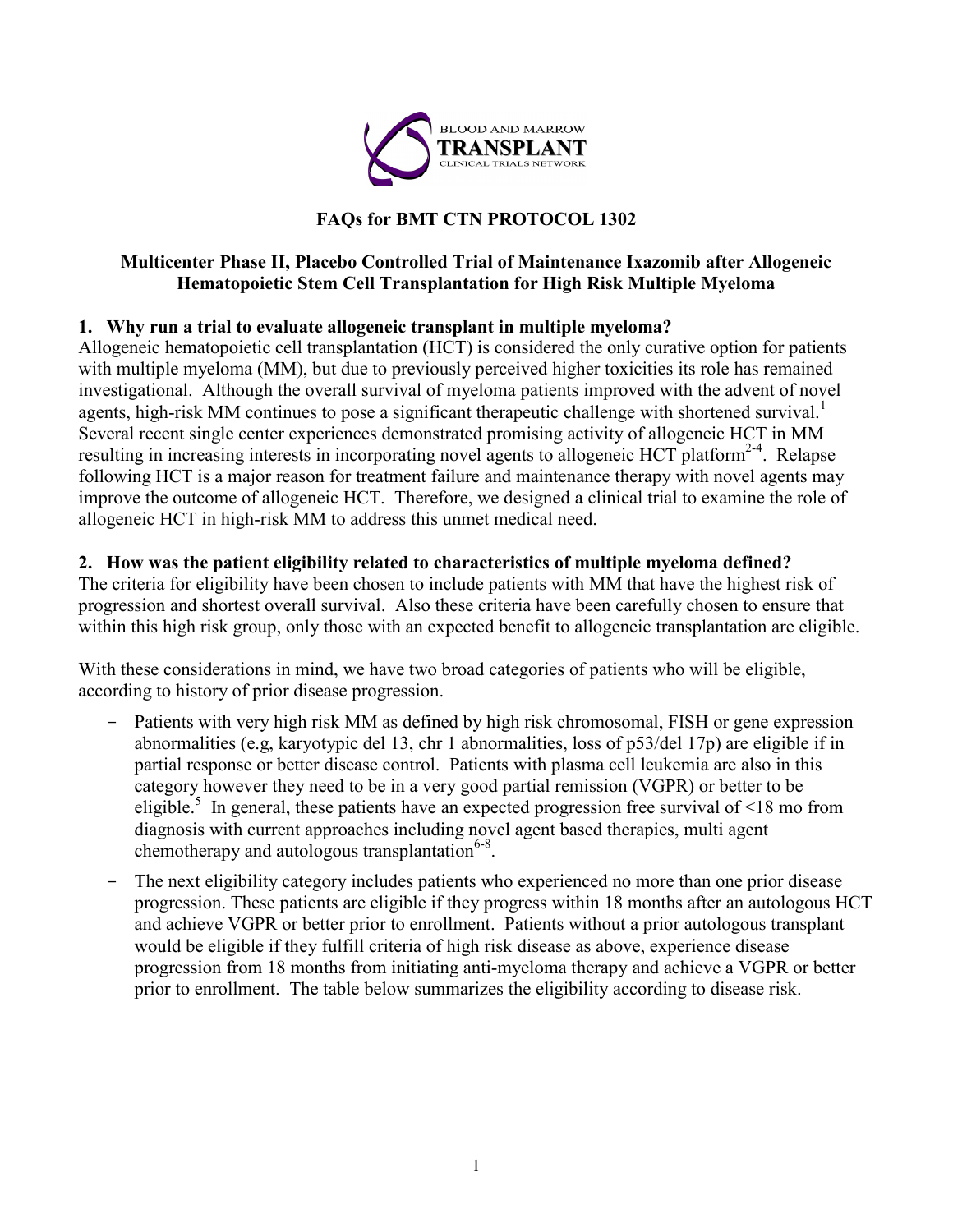| <b>Disease</b>                           | <b>Disease</b><br><b>Status</b> | Prior<br>Progression | <b>Prior Therapy/Auto HCT</b>                                                                                                             |
|------------------------------------------|---------------------------------|----------------------|-------------------------------------------------------------------------------------------------------------------------------------------|
| High $Risk1$ Multiple Myeloma            | $>$ PR                          | <b>None</b>          | within 18 months from initiation of systemic anti-<br>myeloma therapy which may include single or<br>planned tandem autologous transplant |
| Plasma Cell Leukemia                     | $>$ VGPR                        | <b>None</b>          | within 18 months from initiation of systemic anti-<br>myeloma therapy which may include single or<br>planned tandem autologous transplant |
| <b>Standard Risk Multiple</b><br>Myeloma | $>$ VGPR                        | 1                    | progression or relapse within 18 months from an<br>autologous HCT which may include single or<br>planned tandem                           |
| High Risk1 Multiple Myeloma              | $>$ VGPR                        | $\leq 1$             | progression or relapse within 18 months from<br>initiation of systemic anti-myeloma therapy but<br>NO prior AutoHCT                       |

#### **3. How is the inclusion of a heterogeneous cohort of patients with and without prior disease progression being addressed in this clinical trial?**

MM is a heterogenous disease and outcome of patients can vary from a smoldering state to a rapidly progressive disease and short survival. The current definition of high risk MM requires assessment of chromosome abnormalities, markers of plasma cell proliferation, circulating plasma cells and more recently gene expression profiles. Patients that present these features are considered to be of high risk given shorter time to progression and overall survival. However other patients who lack these disease characteristics may also have shorter time to progression. For these patients time to progression is an important risk determinant. This trial targets a population with expected worse outcomes due to upfront features and timing to second therapy.

However we do recognize that the eligibility criteria are unusual and it may result in unbalance enrollment. Thus, the study will be stratified according to prior disease progression. We anticipate that patients with prior to disease progression will account for a larger subset of patients being enrolled in this trial.

#### **4. What are the interventions being tested in this protocol?**

The current protocol examines two interventions, a reduced-intensity conditioning regimen for allogeneic HCT and a maintenance strategy. The conditioning regimen consists of fludarabine (30 mg/m<sup>2</sup>/day intravenously on Days -5 to -2), melphalan (70 mg/m<sup>2</sup>/day on Days -3 and -2) and bortezomib (given before and after HCT) which is derived from a single center study with a 2-year non-relapse mortality of 17% in upfront allogeneic HCT setting.<sup>4</sup> Bortezomib has also been evaluated as graft-versus-host disease (GVHD) prevention in phase I/II studies where bortezomib given on Days +1, +4, and +7 resulted in reduction of acute GVHD. $9,10$  Post-HCT bortezomib will be given in combination with standard tacrolimus plus methotrexate GVHD prevention (similar to BMT CTN 1203). The suitable donors are either related or unrelated adults who are HLA-matched (8/8) at HLA-A, -B, -C and –DRB1 loci.

High Risk: del13 by conv. karyotyping only; hypodiploidy, 1q amplification or 1p deletion,  $t(4;14)$ ,  $t(14;16)$ ,  $t(14;20)$  or deletion of 17p by FISH or conv. karyotyping; high risk criteria based on GEP; or Beta-2M  $\geq$  5.5 mg/L.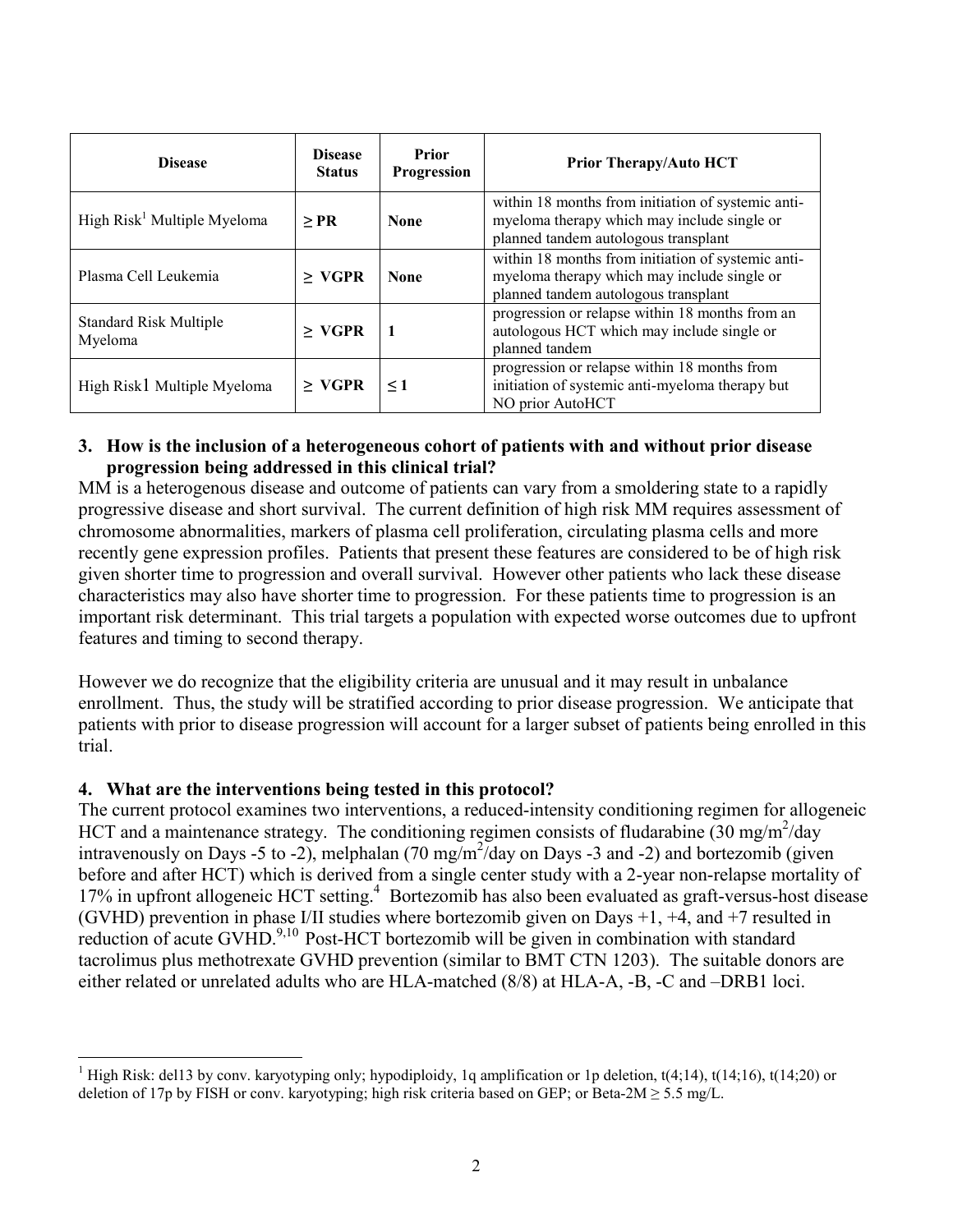Maintenance therapy will initiate between Day  $+60$  and  $+120$  after allogeneic HCT. Patients will be randomized to either oral ixazomib maintenance or placebo. Ixazomib, a novel oral proteasome inhibitor, will be administered for a maximum of 12 cycles. Starting dose of ixazomib is 3 mg orally given on Days 1, 8, and 15 on a 28-day cycle. If patients are able to tolerate ixazomib without significant toxicity, the dose of ixazomib will be increased to 4 mg after 3 cycles of therapy. Dosing adjustment guidelines are incorporated in order to adjust maintenance therapy based on toxicity.

#### **5. Why was ixazomib selected as a maintenance therapy?**

Ixazomib is an orally bioavailable, boronic acid containing, and reversible proteasome inhibitor. It appears to be different from its precursor agent bortezomib in terms of enzyme inhibition characteristics and side effects. Notably it retains the efficacy against myeloma<sup>11</sup> while having a better tolerated oral dosing schedule either once weekly or twice weekly. Neuropathy rates as published have been lower and the drug itself is in a regulatory approval pathway. Most major investigators in MM have experience with the drug in clinical trials.

In addition to the favorable efficacy, toxicity profile and dosing schedule, we considered the additional advantages of proteasome inhibitors in genetically defined high risk disease with proteasome inhibitor therapy as maintenance. This concept has been tested in the HOVON 65 trial<sup>7</sup> with Velcade maintenance after autologous transplants and found to be especially effective. In the allograft setting promising phase II data has emerged from Kroger et al with Bortezomib post transplant to enhance remission and maintain disease control without risking  $GVHD^{12}$ . Thus we believe proteasome inhibition is the ideal maintenance strategy.

In addition, immunomodulatory based maintenance runs the possibility of inducing graft-vs.-host disease which would be detrimental and makes maintenance infeasible.<sup>13</sup> Thus Ixazomib was chosen for its favorable safety, efficacy, dosing schedule attributes and with biologic targeting of high risk disease in mind.

**6. Why not do a straight phase II trial with an allogeneic transplant followed by maintenance?**  Currently maintenance therapy is not the standard of care after allogeneic HCT for multiple myeloma. While the results of maintenance therapy with lenalidomide after autologous stem cell transplant have shown prolongation of progression-free and overall survival;<sup>14</sup> such results have not been demonstrated after allogeneic HCT. The results of HOVON76 trial showed that post-transplant maintenance therapy with lenalidomide might exacerbate the graft-versus-host disease<sup>15</sup>. Furthermore, the tolerability of additional therapy immediately after allogeneic transplantation is also a concern. It was thus felt necessary to conduct a randomized trial comparing placebo versus Ixazomib to establish the feasibility and efficacy of post-allotransplant maintenance therapy.

**7. How are the investigators handling the development of GVHD after initiation of maintenance?** For the initiation of maintenance therapy and for the initiation of a new cycle of therapy, patients are allowed to have grade 1-2 skin acute GVHD but no visceral (gut and liver) acute GVHD. Patients will be seen weekly during cycle 1 and cycle 4 (after the dose is increased) for monitoring of their symptoms. Patients will continue to be followed by the investigators on a monthly basis during the maintenance therapy. If a patient develops grade 3-4 acute GVHD or severe chronic GVHD, then the study drug will be discontinued. For grade 1 to 2 acute GVHD and mild to moderate chronic GVHD, the study drug will be continued. If a patient requires chronic GVHD therapy in addition to steroids and calcineurin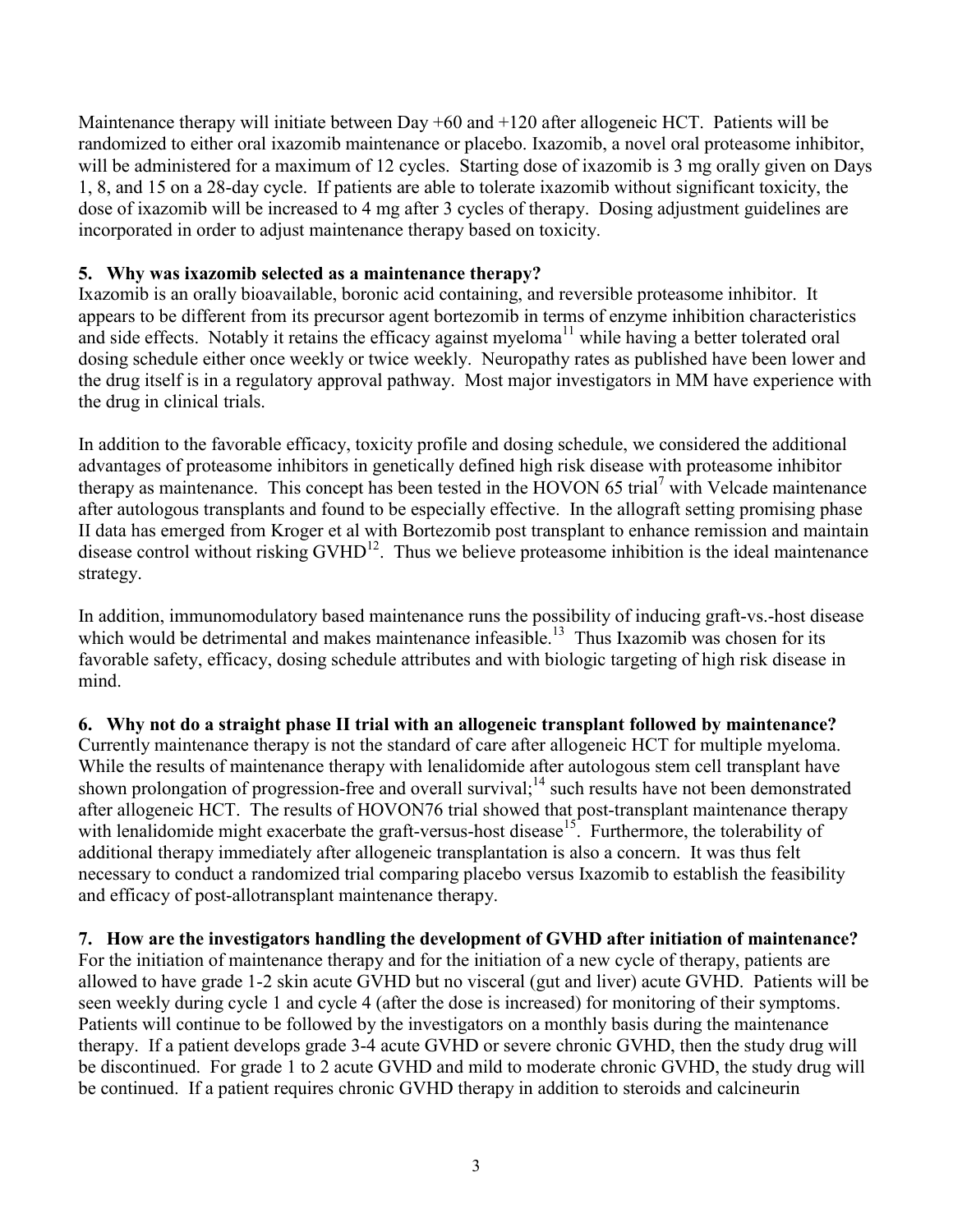inhibitor(s), then the study drug will be discontinued. Management of GVHD will be conducted per institutional guidelines. Of note, the protocol recommends to initiate immunosuppression taper after Day +90 in the absence of GVHD.

## **8. Is this trial feasible?**

We firmly believe the trial is feasible for the following reasons:

- 1. High risk MM patients with an early relapse following autografts form a group for which all current therapies are suboptimal. Approximately 20-25% of autologous transplant recipients will relapse within 2 years. A subset of these patients (based on age, performance status, effectiveness of second line therapy, proximity to allogeneic transplant center) will be eligible for a second transplant. Since there are >6000 autologous transplant performed in the US , we expect this cohort to be at least 500 patients annually. We will establish outreach with major transplant centers to consider the BMT CTN 1302 trial for these patients.
- 2. High risk patients identified at diagnosis (by genetic tests) comprise 20% of all patients and this trial is appropriate for them too. However with competing non transplant trials and late transplant options we expect about 30-40% of this cohort to be offered this trial. Most centers in the BMT CTN who participated in the recently accrued BTN CTN 0702 trial will participate on the 1302 trial too. There were 750 patients enrolled in the 0702 trial and 20% of all MM patients have high risk disease, thus we would expect to have at least 50 patients per year available for this trial at the same centers.
- 3. High risk patients enrolled in alternative non transplant trials would also be eligible for the 1302 trial at progression. Therefore we do not consider such trials to be directly competing.
- 4. Patients who are being followed at major BMT CTN centers on the BMT CTN 0702 MM trial will eligible if they have an early relapse.
- 5. A feasibility survey completed by the protocol team identified 29 who have expressed interest and willingness to participate.
- 6. A common issue with allogeneic HCT for myeloma is lack of insurance coverage except on national multicenter clinical trials and we expect the availability of a trial to boost insurance approvals.
- 7. In current environment, even without multicenter trials and the availability of only non-transplant trials, approximately 100 allogeneic transplants are performed annually in the US. We expect these numbers to increase when the trial opens. Most of the current allogeneic activity in MM happens at 5-7 major centers all of whom are represented on the protocol team.

# **9. Why are patients being randomized prior to maintenance?**

This study is designed to assess both the effects of allogeneic transplant in high risk myeloma patients as well as the effect of maintenance post-allogeneic transplant. All patients will receive an allogeneic HCT and subsequently maintenance with ixazomib will be evaluated. The protocol team discussed the possibility of pre transplant randomization but elected to randomize close to the intervention of interest. This approach will enrich the number of patients receiving maintenance in the analysis. Patients who enrolled in the study and do not reach maintenance will be equally split between the arms for the analysis. Progression free survival will be calculated from maintenance and from transplant. The latter will use a reverse weight estimator to account for patients who do not reach maintenance.

# **10. Why is the primary end point time to progression?**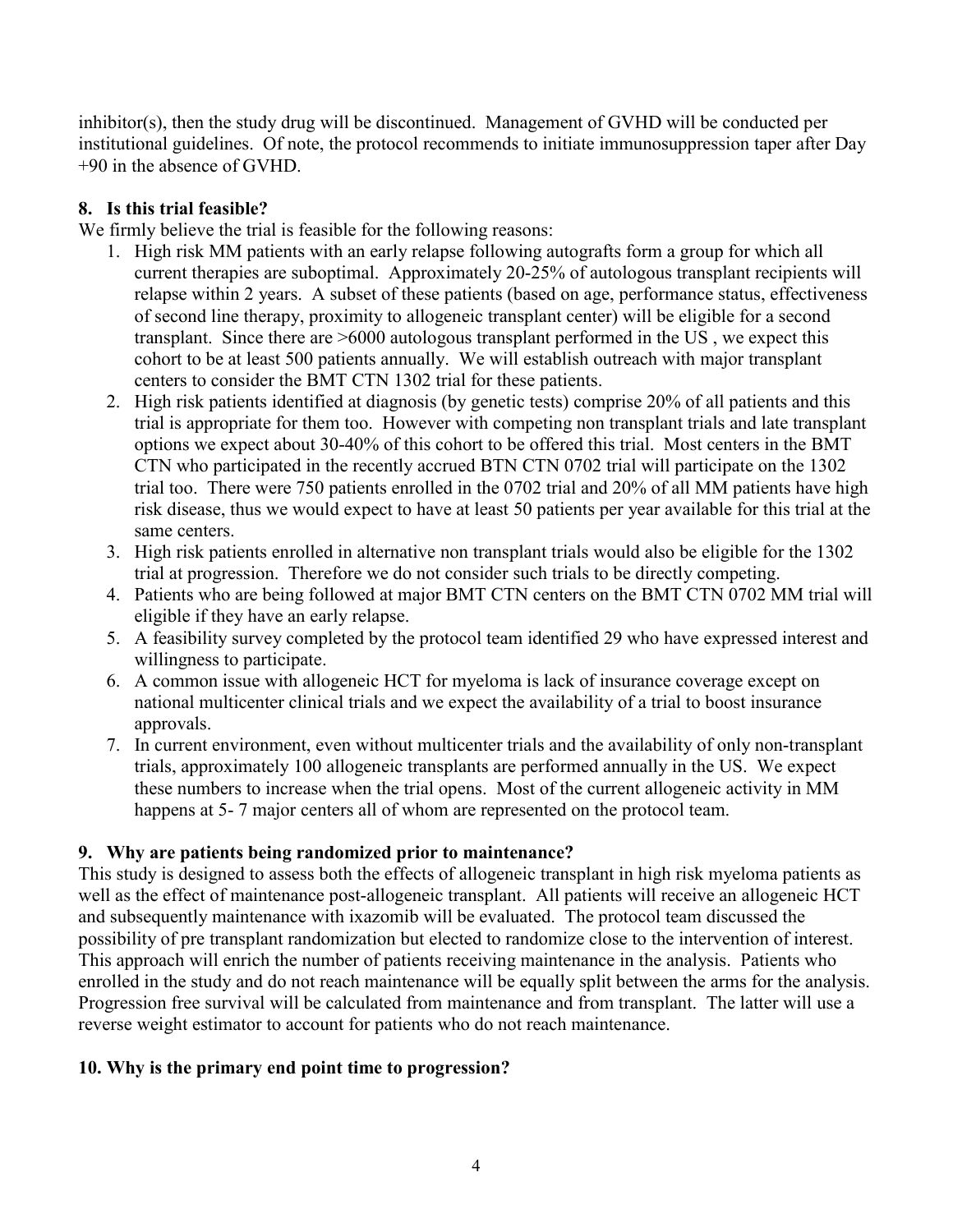The primary outcome measure for a study should be a measure that is both objective and clinically relevant while allowing for identification of clinically significant effects or improvements in subject outcomes. Additionally, the period of assessment must be long enough to observe various aspects (both positive and negative) of the therapies but not so long as to delay reporting of meaningful results. The primary question for this study is the effect of maintenance therapy in improving patient outcomes following allogeneic transplant. Time to progression or death from randomization will be compared among patients achieving randomization. This is a clinically relevant endpoint and which will inform and influence current practice as well as provide important information for future studies.

#### **11. Accrual Estimates:** *please see separate document*

#### **References**

 $2$  Bensinger W, Rotta M, Storer B, et al. Allo-SCT for multiple myeloma: a review of outcomes at a single transplant center. *Bone Marrow Transplant*. 2012;47(10):1312-1317.

<sup>3</sup> Bashir Q, Khan H, Orlowski RZ, et al. Predictors of prolonged survival after allogeneic hematopoietic stem cell transplantation for multiple myeloma. *American journal of hematology*. 2012;87(3):272-276.

<sup>4</sup> Nishihori T, Ochoa-Bayona JL, Kim J, et al. Allogeneic hematopoietic cell transplantation for consolidation of VGPR or CR for newly diagnosed multiple myeloma. *Bone Marrow Transplant*. 2013;48(9):1179-1184.

<sup>5</sup> Mahindra A, Kalaycio ME, Vela-Ojeda J, et al. Hematopoietic cell transplantation for primary plasma cell leukemia: results from the Center for International Blood and Marrow Transplant Research. Leukemia 2012;26:1091-7.

<sup>6</sup> Avet-Loiseau H. Ultra high-risk myeloma. Hematology Am Soc Hematol Educ Program 2010;2010:489-93.

 $<sup>7</sup>$  Neben K, Lokhorst HM, Jauch A, et al. Administration of bortezomib before and after autologous stem</sup> cell transplantation improves outcome in multiple myeloma patients with deletion 17p. Blood 2012;119:940-8.

<sup>8</sup> Krishnan A, Pasquini MC, Logan B, et al. Autologous haemopoietic stem-cell transplantation followed by allogeneic or autologous haemopoietic stem-cell transplantation in patients with multiple myeloma (BMT CTN 0102): a phase 3 biological assignment trial. Lancet Oncol 2011;12:1195-203.

<sup>9</sup> Koreth J, Stevenson KE, Kim HT, et al. Bortezomib, tacrolimus, and methotrexate for prophylaxis of graft-versus-host disease after reduced-intensity conditioning allogeneic stem cell transplantation from HLA-mismatched unrelated donors. *Blood*. 2009;114(18):3956-3959.

 <sup>1</sup> Chng WJ, Dispenzieri A, Chim CS, et al. IMWG consensus on risk stratification in multiple myeloma. *Leukemia*. 2013.